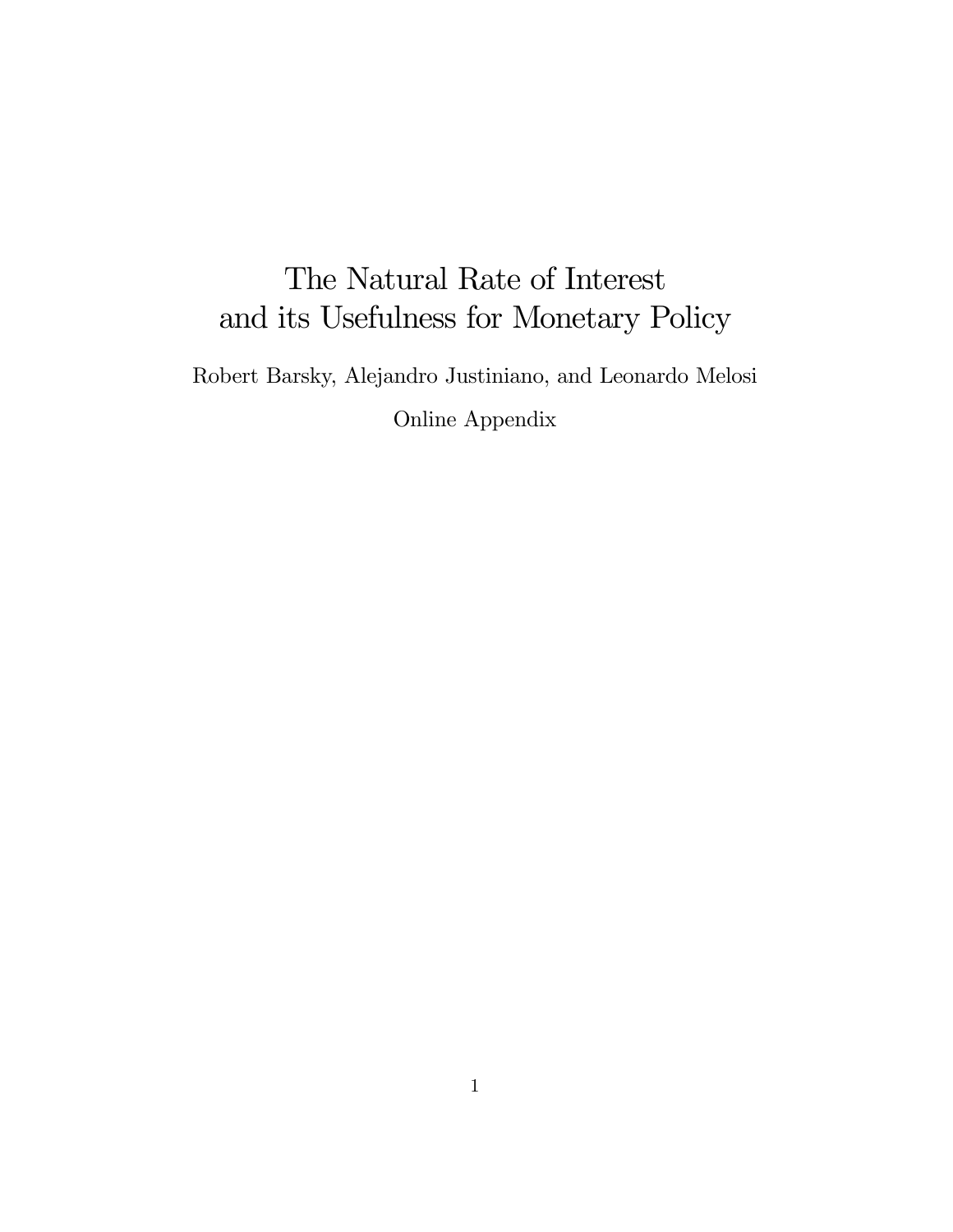### 1 Introduction

This appendix describes the extended DSGE model that we used to estimate the dynamics of the natural rate of output in the article. The model is built on Smets and Wouters (2007) with only a few departures from it that include the specification of the monetary policy rule, the forward guidance as in Campbell et al. (2012) and Campbell, Fisher and Justiniano (2012), and the measurement equations.

This appendix is organized as follows. Section 2 describes the problem of household in this economy. Sections 3 and 4 deal with the problems of the final goods producers and the intermediate goods producers, respectively. In Section 5 we present the labor sector. The interest rate rule followed by the central bank and how we model forward guidance are shown in Section 6. Section 7 discusses the behavior of the Öscal authority. In Section 8, the measurement equations are detailed.

### 2 Households

Household j chooses consumption  $C_t(j)$ , hours worked  $L_t(j)$ , bonds  $B_t(j)$ , investment  $I_t(j)$ , capital  $K_t(j)$ , and capital utilization  $Z_t(j)$  so as to maximize the following objective function:

$$
E_t \sum_{s=0}^{\infty} \beta^s \left[ \frac{1}{1-\sigma_c} \left( C_{t+s}(j) - \lambda C_{t+s-1} \right)^{1-\sigma_c} \right] \exp \left( \frac{\sigma_c - 1}{1+\sigma_l} L_{t+s}(j)^{1+\sigma_l} \right),
$$

subject to the flow budget constraint

$$
C_{t+s}(j) + I_{t+s}(j) + \frac{B_{t+s}(j)}{\varepsilon_{t+s}^l R_{t+s} P_{t+s}} + T_{t+s}
$$
  
\n
$$
\leq \frac{B_{t+s-1}(j)}{P_{t+s}} + \frac{W_{t+s}^h(j)L_{t+s}(j)}{P_{t+s}} + \frac{R_{t+s}^k Z_{t+s}(j)K_{t+s-1}(j)}{P_{t+s}}
$$
  
\n
$$
- a(Z_{t+s}(j))K_{t+s-1}(j) + \frac{Div_{t+s}}{P_{t+s}},
$$

the capital accumulation equation

$$
K_t(j) = (1 - \delta)K_{t-1}(j) + \varepsilon_t^i \left[1 - S\left(\frac{I_t(j)}{I_{t-1}(j)}\right)\right]I_t(j),
$$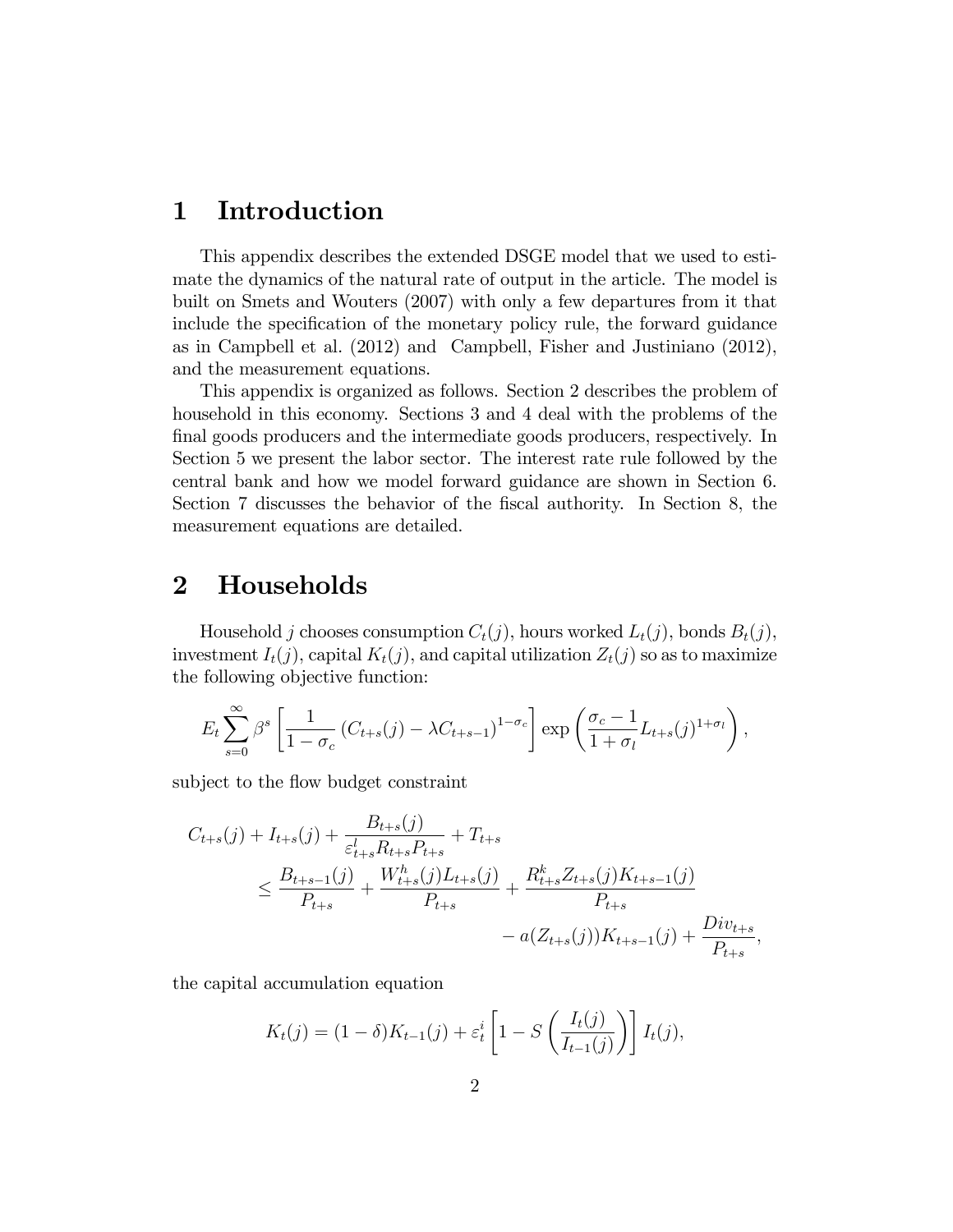and the amount of effective capital rented to firms,

$$
K_t^s(j) = Z_t(j)K_{t-1}(j).
$$

Note that there is no separability between consumption and leisure in the utility function. There are two exogenous processes related to the household. The first,  $\varepsilon_t^i$ , represents a shock to the price of investment relative to consumption goods:

$$
\ln \varepsilon_t^i = \rho_i \ln \varepsilon_{t-1}^i + \eta_t^i, \eta_t^i \sim N(0, \sigma_i).
$$

The second,  $\varepsilon_t^l$ , is an exogenously-determined wedge in the return to bond (with respect to the interest rate set by the central bank), which may reflect inefficiencies in the financial sector:

$$
\ln \varepsilon_t^l = \rho_l \ln \varepsilon_{t-1}^l + \eta_t^l, \eta_t^l \sim N(0, \sigma_l).
$$

#### **Final Goods Producers**  $\bf{3}$

Final goods producers create a composite final good  $Y_t$  which is made of a continuum of intermediate goods  $Y_t(i)$ . The final goods producers maximize profits:

$$
\max_{Y_t, Y_t(i)} P_t Y_t - \int_0^1 P_t(i) Y_t(i) di,
$$
  
s.t. 
$$
\left[ \int_0^1 Y_t(i)^{\frac{1}{1 + \lambda_{p,t}}} di \right]^{1 + \lambda_{p,t}} = 1,
$$

where  $P_t$  and  $P_t(i)$  are the price of the final and intermediate goods respectively.  $\lambda_{p,t}$  is the elasticity of demand, or the price mark-up. It is composed of a constant,  $\lambda_p$  plus a shock  $\varepsilon_t^p \in (0,\infty)$  that follows an exogenous process:

$$
\ln \lambda_{p,t} = (1 - \rho_p) \ln \lambda_p + \rho_p \ln \lambda_{p,t-1} - \theta_p \eta_{t-1}^p + \eta_t^p, \eta_t^p \sim N(0, \sigma_p).
$$

#### **Intermediate Goods Producers**  $\boldsymbol{4}$

Intermediate goods producer i produces  $Y_t(i)$  using the following technology:

$$
\dot{Y}_t(i) = \varepsilon_t^a K_t^s(i)^\alpha [\gamma^t L_t(i)]^{1-\alpha} - \gamma_t \Phi,
$$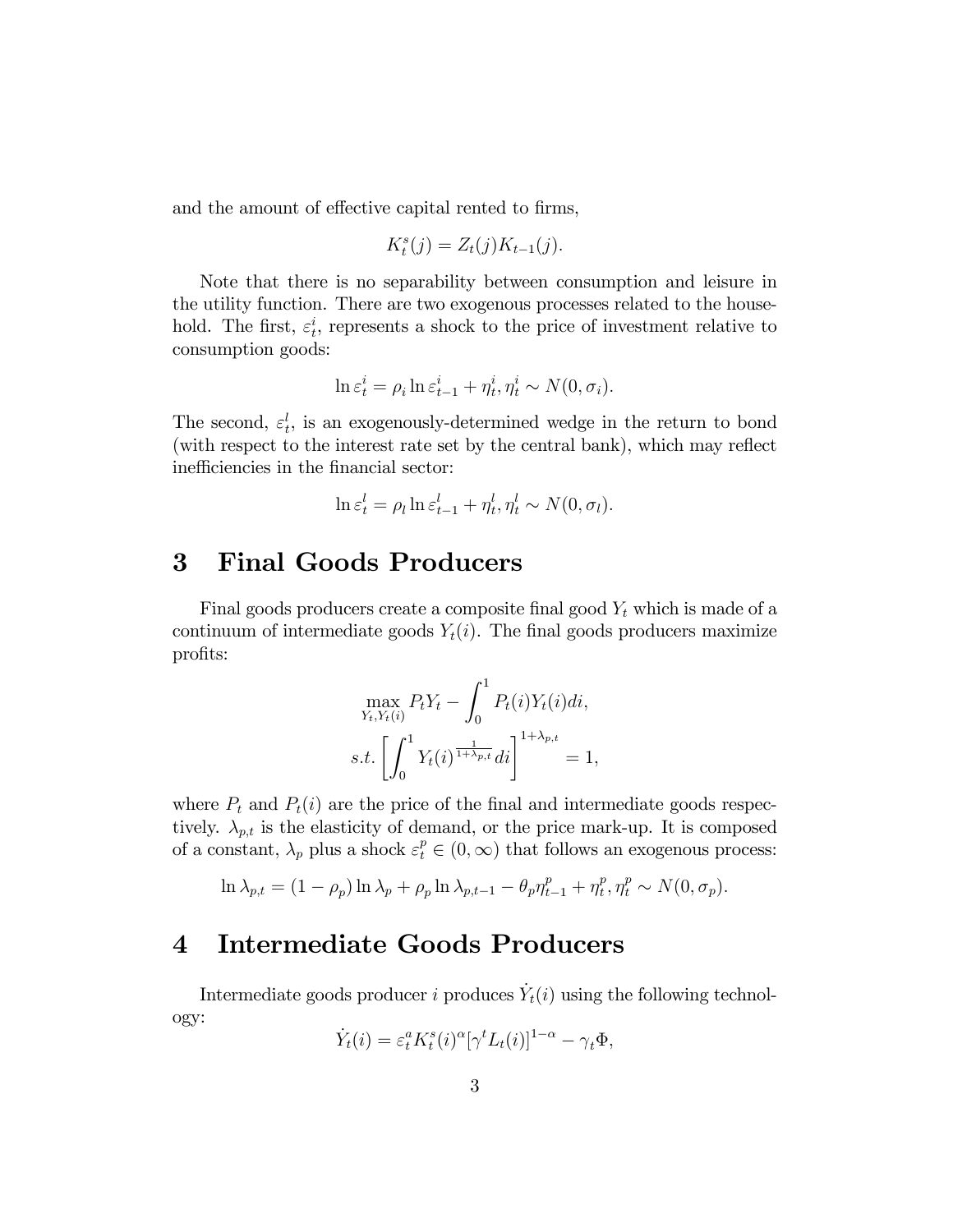where  $\dot{Y}_t$  is intermediate output,  $K_t^s(i)$  is effective capital used in production,  $L_t(i)$  is labor input,  $\Phi$  is a fixed cost, and  $\gamma^t$  represents the labor-augmenting deterministic technology. This is the only trend in this economy. Finally,  $\varepsilon_t^a$ is the total factor productivity that evolves according to the below:

$$
\ln \varepsilon_t^a = (1 - \rho_a) \ln \varepsilon^a + \rho_a \ln \varepsilon_{t-1}^a \eta_t^a, \eta_t^a \sim N(0, \sigma_a).
$$

The cost minimization problem for intermediate goods firms reads as follows:

$$
\max_{L_t(i), K_t^s(i)} -W_t L_t(i) - R_t^k K_t^s(i),
$$

where  $W_t$  is the aggregate nominal wage rate and  $R_t^k$  is the rental rate on capital.

Those firms that are allowed to re-optimize their price solve the following price-setting problem:

$$
\max_{\tilde{P}_t(i)} E_t \sum_{s=0}^{\infty} \zeta_p^s \frac{\beta^s \Lambda_{t+s}^1 P_t}{\Lambda_t^1 P_{t+s}} \left[ \tilde{P}_t(i) X_{t,s}^y - MC_{t+s} \right] Y_{t+s}(i),
$$
  
s.t.  $Y_t(i) = \left( X_{t,s}^y \frac{P_t(i)}{P_t} \right)^{-\frac{1+\lambda_{p,t}}{\lambda_{p,t}}} Y_t,$   
where  $X_{t,s}^y = \left\{ \begin{array}{ll} 1 & \colon s = 0 \\ \prod_{l=1}^s \pi_{t+l-1}^{t_p} \pi^{*1-t_p} & \colon s = 1, \dots, \infty \end{array} \right\}.$ 

## 5 Labor Sector

In the labor sector, the labor unions purchase labor from the households at the common wage  $W_t^h$  and sell the differentiated labor,  $L(l)$  to the labor packer l at the wage  $W_t(l)$ . Labor unions set prices following a Calvo Pricing scheme. Then, the labor packers sell the aggregate labor,  $L_t$ , to the intermediate goods producers at the wage  $W_t$ .

#### 5.1 Labor Packers

It is easier to begin by studying the decision problem facing the labor packers. Labor packers buy labor from the unions,  $L_t(l)$ , package it into composite labor  $L_t$ , and sell it to the intermediate goods producers. They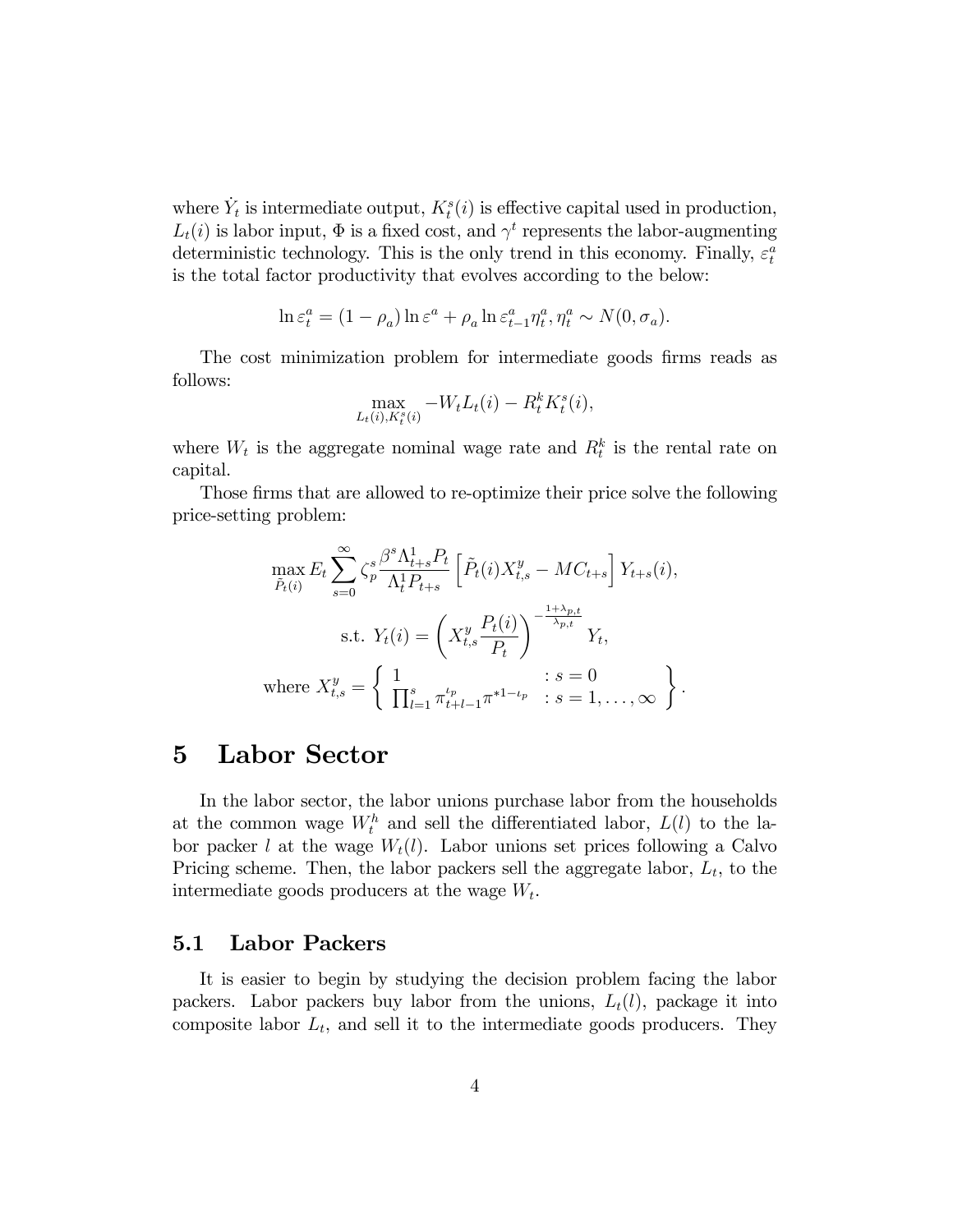maximize profits in a perfectly competitive environment, so their decision problem is as follows:

$$
\max_{L_t, L_t(i)} W_t L_t - \int_0^1 W_t(l) L_t(l) dl
$$
  
s.t. 
$$
\left[ \int_0^1 L_t(l)^{\frac{1}{1+\lambda_{w,t}}} dl \right]^{1+\lambda_{w,t}} = 1
$$

We also assume that  $\lambda_{w,t}$ , is composed of a constant,  $\lambda_w$ , and an exogenous ARMA process,  $\lambda_t^w$  $_{t}^{w}.$ 

$$
\ln \lambda_t^w = (1 - \rho_w) \ln \lambda^w + \rho_w \ln \lambda_{t-1}^w - \theta_w \eta_{w,t-1} + \eta_{w,t}, \eta_{w,t} \sim N(0, \sigma_w)
$$

#### 5.2 Labor Unions

We can then set the maximization problem for the labor unions as follows:

$$
\max_{\tilde{W}_t(l)} E_t \sum_{s=0}^{\infty} \zeta_w^s \left[ \frac{\beta^s \Lambda_{t+s}^1 P_t}{\Lambda_t^1 P_{t+s}} \right] \left[ X_{t+s}^l \tilde{W}_t(l) - W_{t+s}^h \right] L_{t+s}(l)
$$
\n
$$
s.t. L_{t+s}(l) = \left( \frac{X_{t+s}^l \tilde{W}_t(l)}{W_{t+s}} \right)^{-\frac{1+\lambda_{w,t+s}}{\lambda_{w,t+s}}} L_{t+s}
$$
\n
$$
\text{where } X_{t,s}^l = \left\{ \frac{1}{\prod_{j=1}^s (\pi_{t+j-1})^{\iota_w} (\pi_*)^{1-\iota_w}} : s = 0, \dots, \infty \right\},
$$

where  $\pi_*$  is the steady-state inflation rate.

## 6 Monetary Authority

The central bank follows a nominal interest rate rule:

$$
\frac{R_t}{R_*} = \left(\frac{R_{t-1}}{R_*}\right)^{\rho_R} \left[ \left(\frac{\prod_{i=-2}^1 (\pi_{t+i})^{\frac{1}{4}}}{\pi_*} \frac{\pi_t^d}{\pi_*}\right)^{\psi_1} \left(\frac{\prod_{i=-2}^1 \left(\frac{Y_{t+i}}{A_{t+i}}\right)^{\frac{1}{4}}}{Y_*}\right)^{\psi_2}\right]^{-1-\rho_R} \prod_{j=0}^M \xi_{t-j,j} \tag{1}
$$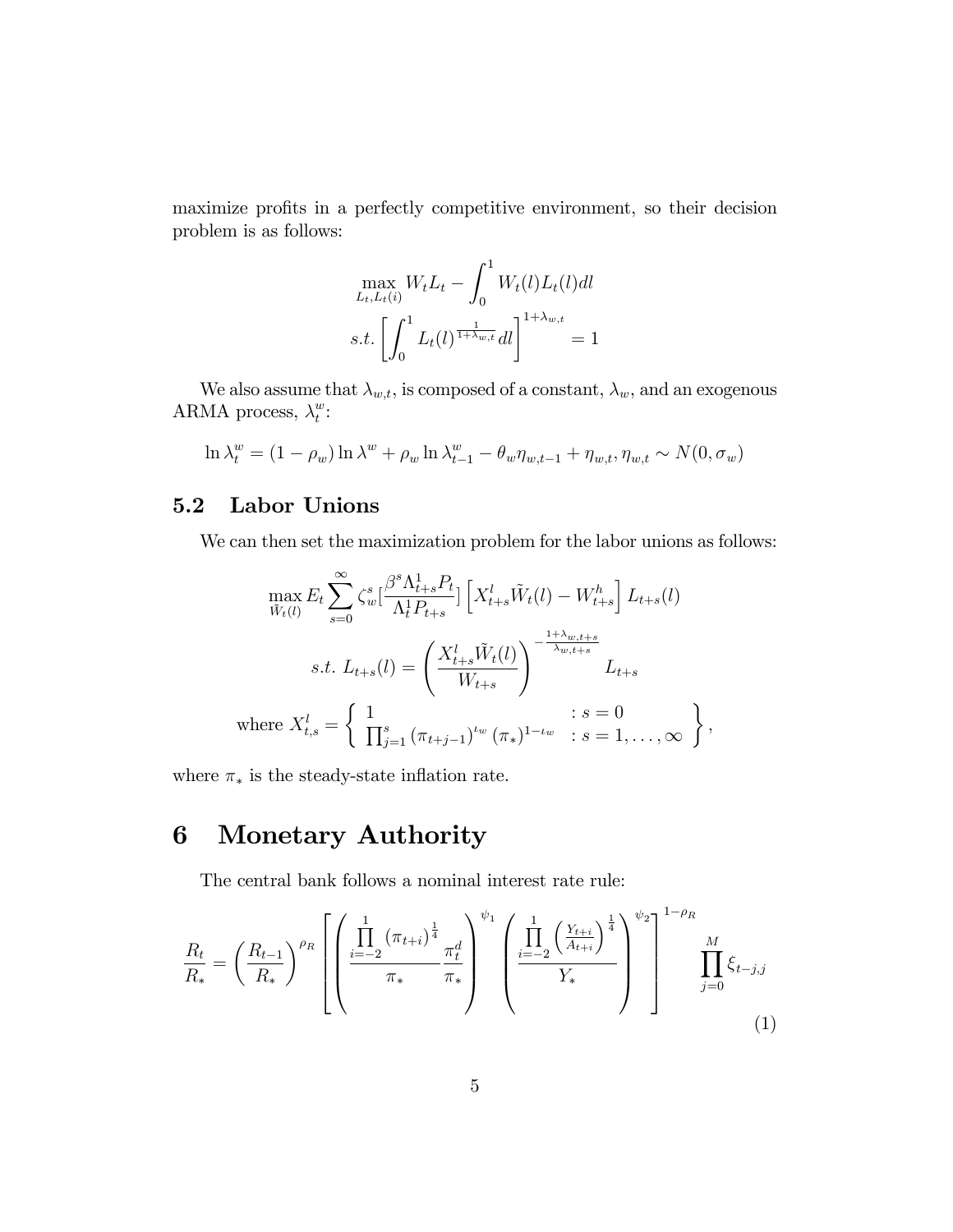where  $\pi_t^d$  is the new "inflation drift" variable, and  $\prod_{j=0}^M \zeta_{t-j,j}$  are the  $M+1$ shocks or signals.

The Inflation Drift is an  $AR(1)$  process:

$$
\ln \pi_t^d = \rho_{\pi^d} \ln \pi_{t-1}^d + \eta_t^d \tag{2}
$$

The forward guidance shocks,  $\sum_{j=0}^{M} \xi_{t-j,j}$ , are a series of  $M + 1$  disturbances,  $\xi_{t-j,i}$ , revealed at different points in time. For  $j = 0$ , this is the standard contemporaneous monetary policy shock. for  $j > 0$ , these are signals of future policy. revealed in period  $t - j$ , that apply to the rule at  $(t - j) + j = t$ . They can be considered deliberate future deviations from "normal policy".

At each period t, the vector of forward guidance signals revealed is  $\Xi_t \equiv$  $(\xi_{t,0}, \xi_{t,1}, \ldots, \xi_{t,M})$ . Consistent with the assumption that the signals represent news regarding the future conduct of monetary policy,  $\Xi_t$  and  $\Xi_{t-s}$  are assumed uncorrelated for  $s \neq 0$ . However, we allow for rich cross-sectional correlations within the elements of  $\Xi_t$ . In particular, the variance-covariance matrix of  $\Xi_t$  can be parsimoniously allowed to be non-diagonal, using a factor structure. To this end, each signal in  $\Xi_t$  has a representation:

$$
\xi_{t,j} = A_j f_t^T + B_j f_t^P + u_{t,j}
$$

The *target* factor,  $f_t^T$ , the *path* factor,  $f_t^P$ , and the idiosyncratic disturbances,  $u_{t,j}$  are i.i.d. We use a hierarchical structure as an identifying restriction such that  $A_0 = 1$ ,  $B_0 = 0$ , and  $B_i = 1$  for some  $i > 0$ . We refer to  $f_i^T$  as the target factor since it is the only one of the two common components that captures unexpected innovations to the current federal funds rate  $(B_0 = 0)$ . The path factor,  $f_t^P$ , represents therefore the common component of revisions to future path of the federal funds rate that is orthogonal to surprises in the current rate.

We estimate all the non-normalized loadings, as well as the std. deviations of the factors  $(\sigma_{fc}, \sigma_{f_F})$  and of the idiosyncratic signals  $\sigma_{u,j}$ .

### 7 Fiscal Authority

The passive government purchases government spending  $G_t$  though a mixture of bonds  $B_{t-1}$  and nominal lump-sum taxes  $T_t$ .

$$
P_t G_t + B_{t-1} = T_t + \frac{B_t}{\varepsilon_t^l R_t}.
$$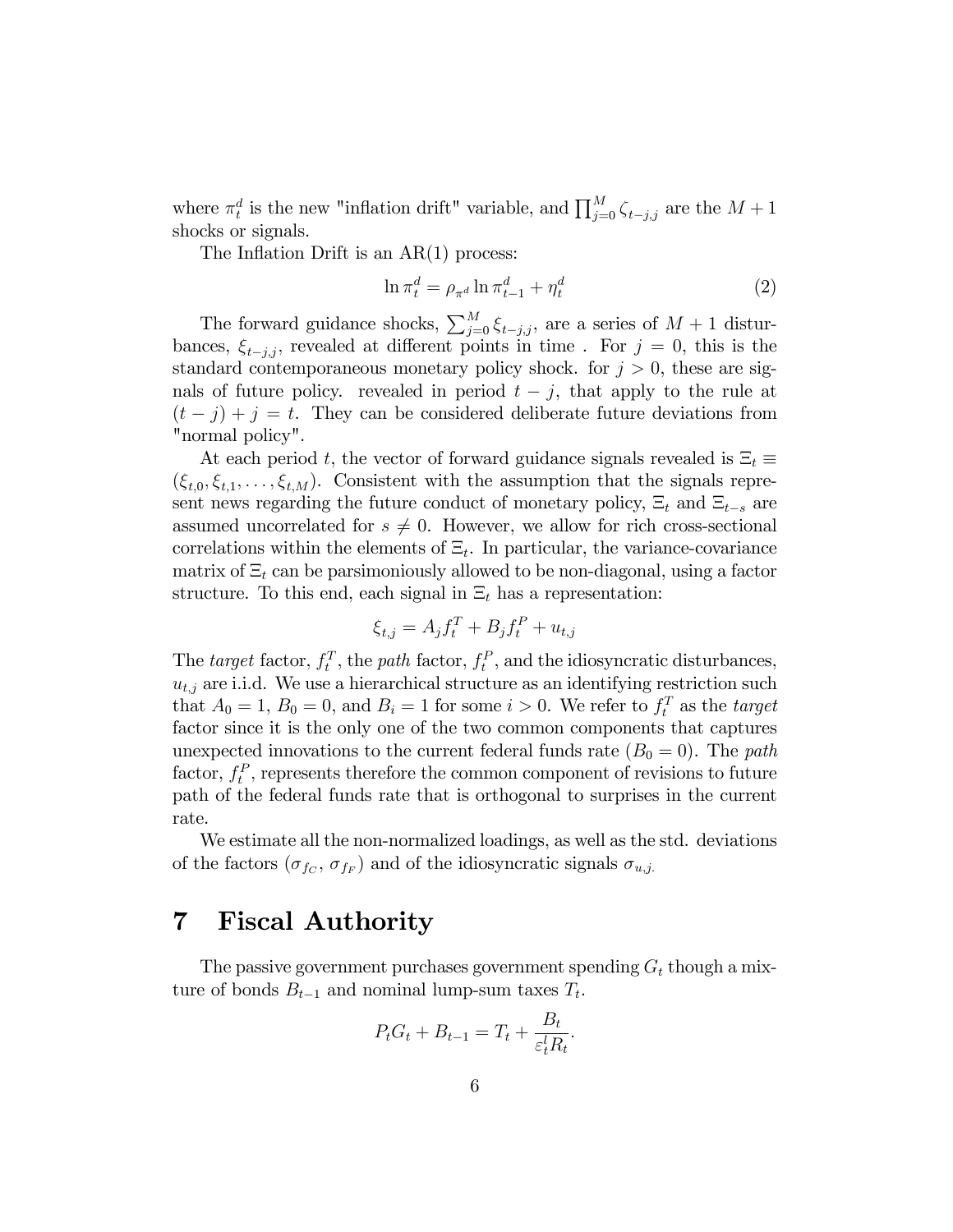Government spending expressed relative to steady state output path  $g_t =$  $G_t/(Y\gamma^t)$  follows the process:

$$
\ln g_t = \left(1 - \rho_g\right) \ln g + \rho_g \ln g_{t-1} + \varepsilon_{g,t}
$$

### 8 Measurement Equations

We estimate the model using data on per-capita GDP, consumption (of non-durables and services) and private investment (including durable consumption), as well as hours (in the non-farm business sector). These series are standard in the estimation of similar models, see for instance, Justiniano, Primiceri and Tambalotti (2010). The remaining series are less common in the empirical DSGE literature and arise form our multiple indicator approach, the inclusion of forward guidance and, the use of long-run expectations of inflation to inform the inflation drift. We briefly comment on each.

#### 8.1 Multiple Indicators

Rather than matching the model's concepts of price and wage inflation to a single series, we use instead multiple measurements. More specifically, focusing on prices as an illustration, let

$$
\pi^{p\prime}_t = [\pi^p_{1,t}, ..., \pi^p_{L_p,t}]'
$$

correspond to the vector of  $L_p$  data series of quarterly price inflation. The measurement equation for the  $j-th$  element,  $\pi_{j,t}^p$ , links this series with the model concept of price inflation using a factor structure,

$$
\pi_{j,t}^p = (\overline{\pi} + c_j) + \Lambda_{j,t} \pi_{m,t}^p + u_{j,t},
$$

The steady state level of inflation,  $\bar{\pi}$ , is estimated, but we also allow a small discrepancy,  $c_j$ , in the order of 5 to 10 basis points per quarter, to account for differences in means across some series (we set  $c_j = 0$  for one j). The factor loading,  $\Lambda_{j,t}$ , and idiosyncratic disturbances,  $u_{j,t}$ , are series specific. The latter is allowed to follow an  $AR(1)$  process but is assumed uncorrelated with other series. Since this factor structure enters only the measurement equations, these disturbances do not affect any of the model's structural equations, nor the measurement of any other series used in estimation. We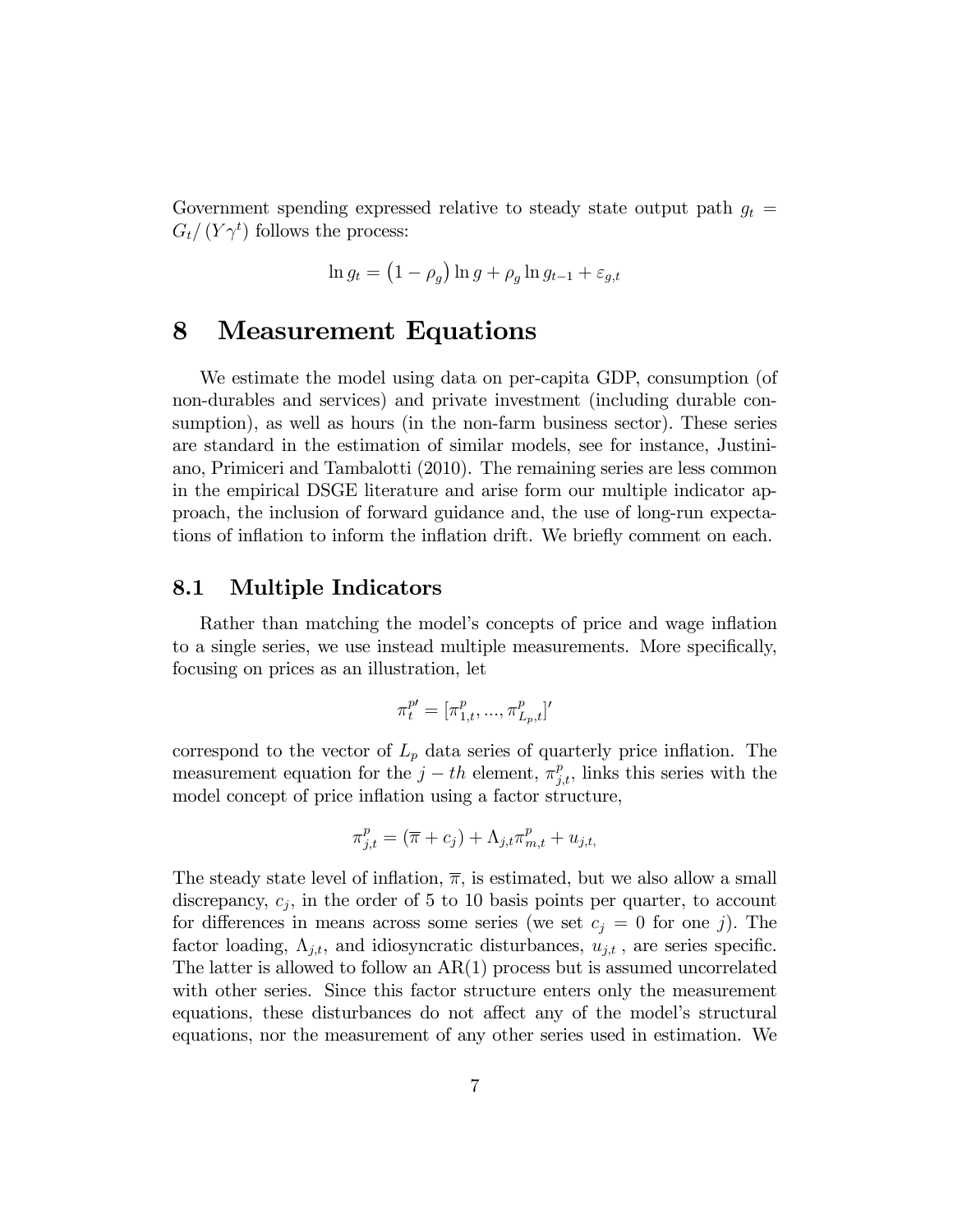normalize  $\Lambda_{j,t} = 1$  for one  $j = 1, ..., L_p$ . The same structure is used to map  $L_w$  measurements of wage inflation to the model concept  $\pi^w_{m,t}$ .

In this paper we inform price inflation with the quarterly log-difference in the GDP deflator, PCE Core and CPI Core price indices  $(L_p = 3)$ . For the case of wages, the two measurements  $(L_w = 2)$  correspond to hourly compensation in the non-farm business sector, and average hourly earnings of production and nonsupervisory workers in total private industries. These are the two series used in Gali, Smets and Wouters (2012) and Justiniano, Primiceri and Tambalotti (2013). As in Boivin and Giannoni (2006), using multiple indicators forces the model to match the common component of these series (either prices or wages), which tends to diminish the importance of price and wage markup shocks included in the structural equations.

#### 8.2 Forward Guidance

As in Campbell et al. (2012) and Campbell, Fisher and Justiniano (2012), we use market-based expectations of the federal funds rate path to inform our estimates of forward guidance. Following the notation in  $(1)$ , let M correspond to the number of forward guidance signals that agents receive at each point in time. Then the measurement equations align the expected quarterly funds rate over the next  $M$  quarters with the corresponding leads of the interest rate in the model,

$$
E_t\left[\begin{array}{cccc}\widehat{R}_{t+1} & \widehat{R}_{t+2} & \dots & \widehat{R}_{t+M}\end{array}\right].
$$

For the first two quarters,  $t + 1$  and  $t + 2$ , the data come from federal funds rate futures contracts measured on the last day of each quarter. For the remaining horizons,  $(M = 4 \text{ until } 2008q3$ , and,  $M = 12 \text{ thereafter}$ , we rely on Eurodollar futures until 2007 and Overnight Index Swaps (OIS) since then. There are no measurement errors in any of the interest rate measurement equations, including the contemporaneous one  $R_t$ , which is matched with the (average) effective federal funds rate.

#### 8.3 Long-Run Expected Inflation

Data on long-run expected inflation help to anchor the behavior of the inflation drift,  $\ln \pi_t^d$  in equation (2). To that end, we construct model-based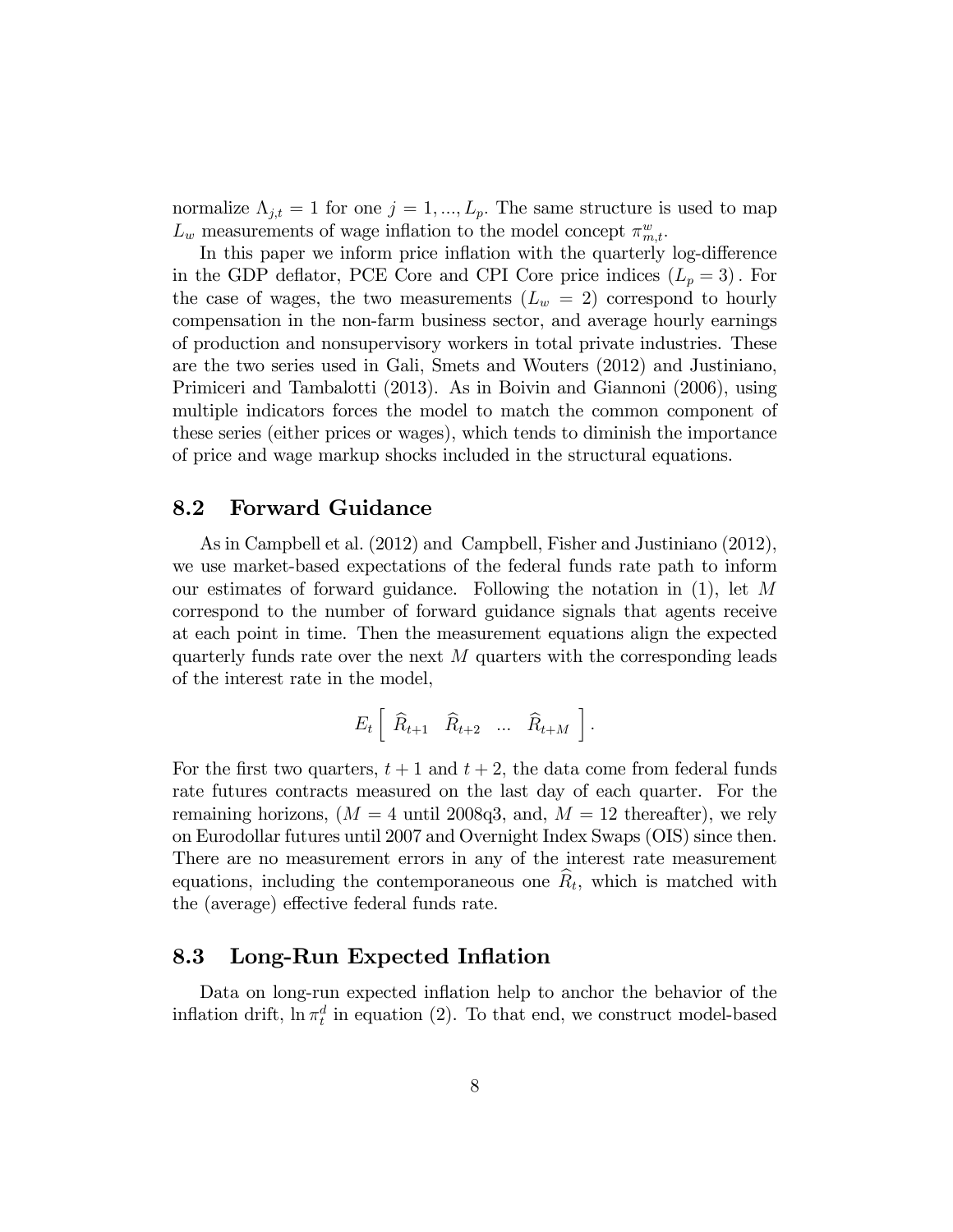expected inflation over the next 40 quarters

$$
\pi^m_{t,t+40} = \frac{1}{40} \sum_{s=1}^{40} E_t \pi_{t+s}.
$$

Using the median of expected CPI Inflation over the next 10 years from the Survey of Professional forecasters as the observable counterpart,  $\pi_{t,t+40}$ , the measurement equation is given by

$$
\pi_{t,t+40} = (\overline{\pi} + c_{40}) + \pi_{t,t+40}^m + \epsilon_{40,t}.
$$

As in the case of multiple price measurements, the small constant  $c_{40}$  corrects for differences in means between expected and observed inflation. This is necessary in our case especially since  $\bar{\pi}$  matches the sample mean of Core PCE, while the above data refer to the CPI. Finally  $\epsilon_{40,t}$  is a small measurement error (in estimation its standard deviation is around 2 basis points).